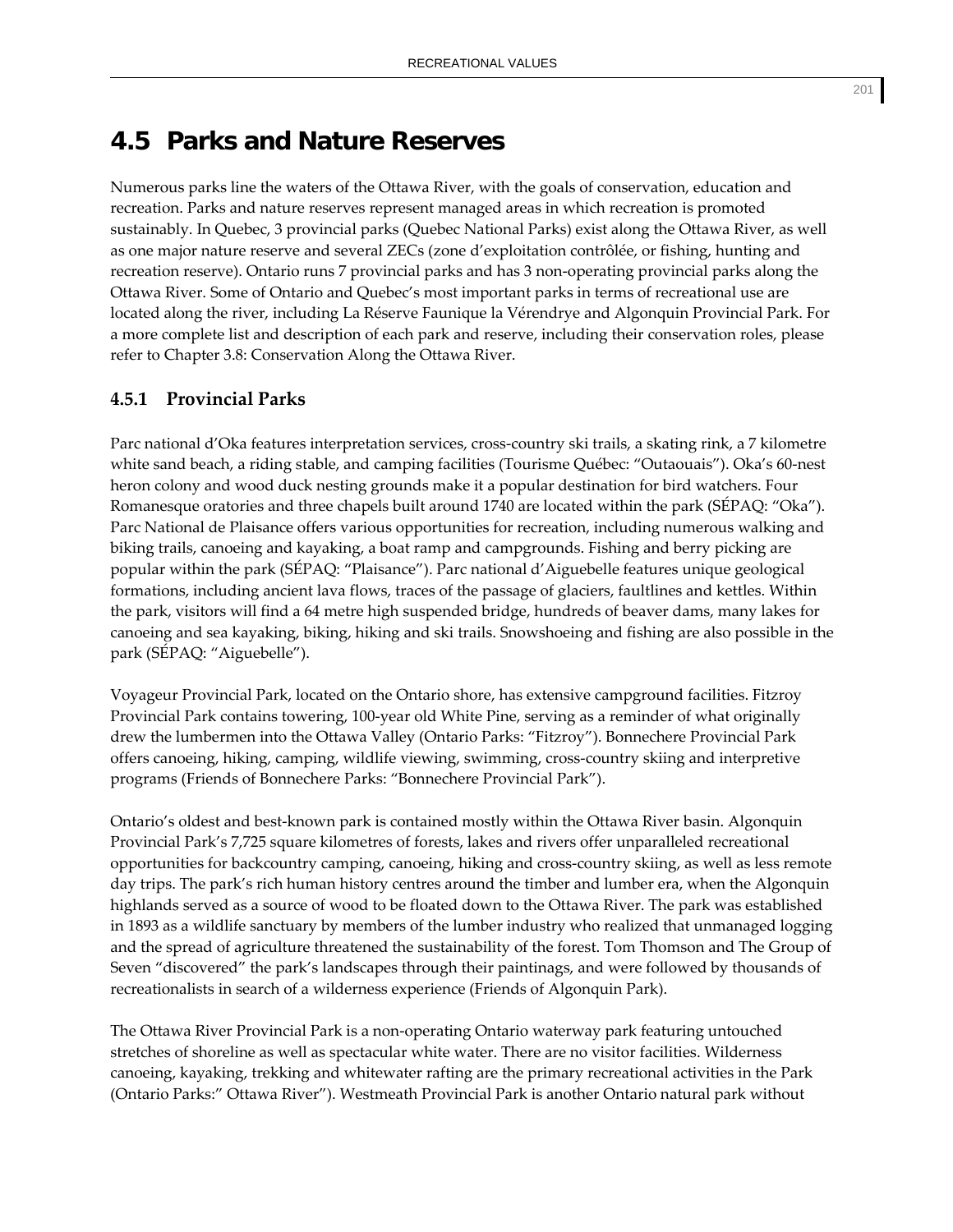visitor facilities in the park, but offering opportunities for hiking, boating, swimming and nature appreciation (Ontario Parks: "Westmeath").

Driftwood Provincial Park offers camping with spectacular views of the Ottawa River and Laurentian Hills. Swimming, hiking and canoeing as well as fishing for Walleye, Northern Pike and Smallmouth Bass are available in the Ottawa River. The Dumoine River enters the Ottawa directly across from the park and is known for its excellent fishing (Ontario Parks: "Driftwood"). Samuel de Champlain Provincial Park covers natural environment along the eastern part of the Mattawa River, a Canadian Heritage River. The park features a replica birchbark freighter in the heritage centre. Shooting rapids, hiking, camping and interpretive trails are some of the recreational activities available in the park (Ontario Parks: "Samuel de Champlain"). Kap‐Kig‐Iwan Provincial Park is a day‐use only Ontario park located northwest of Lake Temiskaming near Englehart. The park includes 325 hectares of land and features the Englehart River Valley, an excellent opportunity for observing flora, fauna and geological features. Scenic waterfalls and rapids make hiking a popular activity in the park, as are birdwatching and spring fishing (Town of Englehart: "Kap Kig Iwan").

## **4.5.2 Nature and Recreation Reserves**

The 13 615 square kilometres protected by the La Vérendrye Faunic Reserve are managed by the Société des établissements de plein air du Québec (SEPAQ). Located at the large reservoirs found on the Upper Ottawa River (including Dozois and Cabonga), the reserve offers an extensive lake and river system making it particularly popular for fishing and canoe camping. There is easy highway access to this reserve (SÉPAQ: "La Vérendrye", Québec Vacances).

The Gatineau Park, located in Gatineau, Quebec, is a nature reserve managed by the National Capital Commission (NCC). Some 237 bird species including the Pileated Woodpecker and Common Loon draw birdwatchers to the park (NCC: "Gatineau Park"). The Gatineau Park overlooks the Ottawa River, and contains hundreds of kilometres of trails renowned for cross‐country and back‐country skiing as well as hiking and cycling. Swimming, camping, snowshoeing and downhill skiing are also available.





ZEC Capitachouane offers hunting, fishing and gathering, as well as boat ramps and nearby services (Hydro Québec: Bassin supérieur 5‐2). ZEC Kipawa also offers hunting, fishing and gathering, as well as 5 canoe‐camping loops and 2 hiking trails. A waterfall, traces of the log drive, two Aboriginal sites and exceptional geological formations are present within this ZEC, which also has nearby services, outfitters and campsites (Hydro Québec: Bassin supérieur 5‐2). ZEC Festubert offers hunting, fishing and gathering, with 3 boat ramps and basic services for visitors (Hydro Québec: Bassin supérieur 5‐2). The ZECs bordering the Ottawa River between Petawawa and Mattawa have no services but offer almost limitless opportunities for fishing, hunting and wilderness recreation.